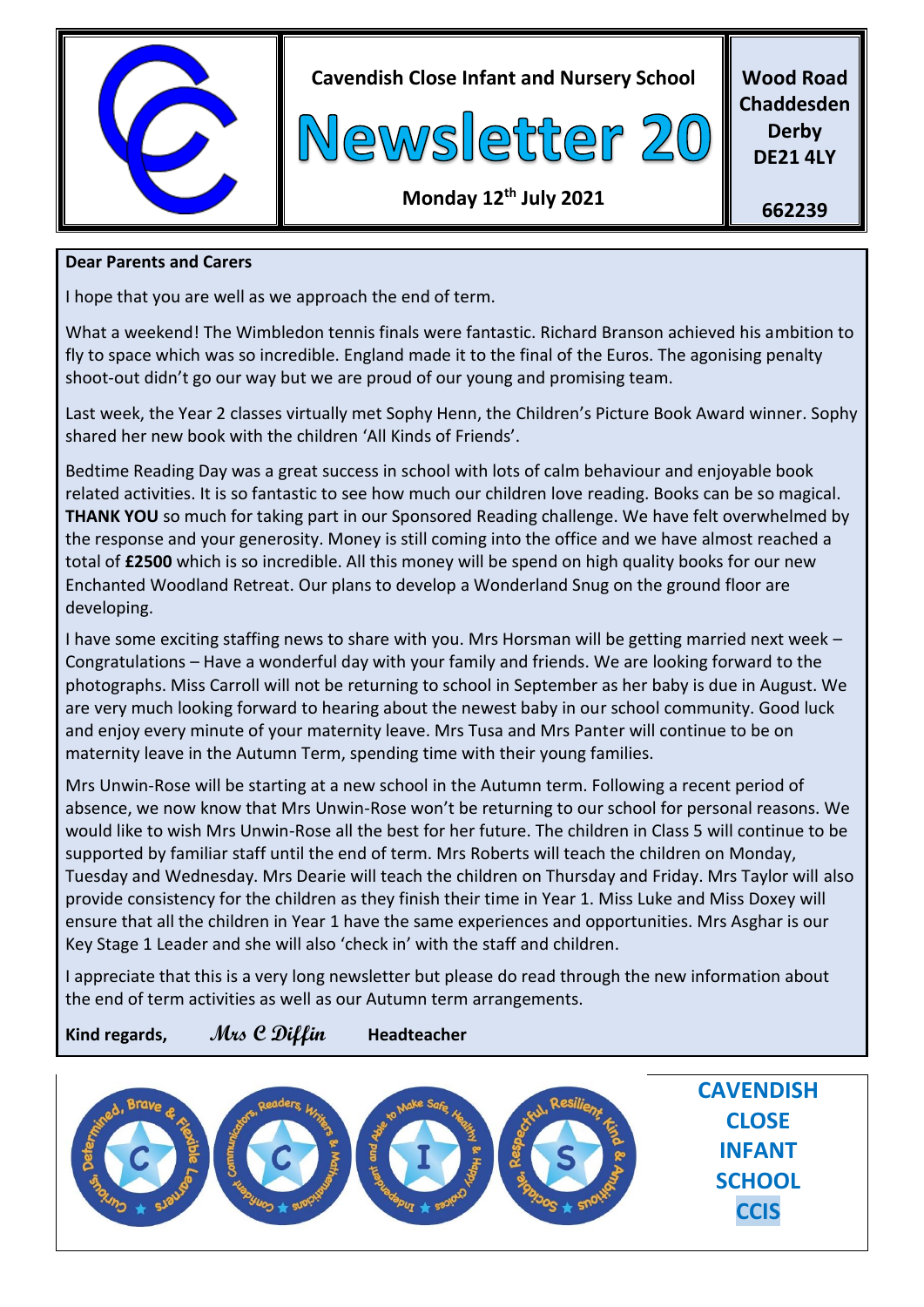#### Our School Ethos (Part 4)

At our school…

We expect our Parents and Carers to…

- $\checkmark$  Respect the ethos, vision, and values of our school.
- $\checkmark$  Work together with staff in the best interests of our children.
- $\checkmark$  Treat all members of our school community with respect, kindness, and good manners.
- $\checkmark$  Set a good example to our children with language and behaviour.
- $\checkmark$  Seek a peaceful solution to all issues.
- $\checkmark$  Correct their own child's behaviour (or those in their care) where it could lead to conflict, aggression or unsafe conduct.
- $\checkmark$  Approach the right member of staff to help resolve any concern.

#### **Class Structure 2021.22**

| <b>Class Number</b>                                    | Class Team                                  | <b>Class Name</b>             |  |
|--------------------------------------------------------|---------------------------------------------|-------------------------------|--|
| <b>Early Years Foundation Stage</b>                    |                                             |                               |  |
|                                                        | <b>Nursery</b>                              |                               |  |
| Nursery                                                | <b>Mrs Howett</b>                           | Happy Hedgehogs               |  |
|                                                        | Mrs Brown, Mrs Bonner, Mrs Bee, Mrs Roberts |                               |  |
|                                                        | <b>Reception</b>                            |                               |  |
| Class 1                                                | Mrs Carter                                  | Sociable Squirrels            |  |
|                                                        | Mrs Gadsby                                  |                               |  |
| Class 2                                                | <b>Miss Brown</b>                           | <b>Bold Butterflies</b>       |  |
|                                                        | Miss Cunliffe                               |                               |  |
| Class 3                                                | Mrs Orme                                    | <b>Curious Caterpillars</b>   |  |
|                                                        | Mrs Birkinshaw                              |                               |  |
|                                                        | <b>Key Stage 1</b>                          |                               |  |
|                                                        | Year 1                                      |                               |  |
| Class 4                                                | <b>Miss Doxey</b>                           | <b>Flexible Foxes</b>         |  |
|                                                        | Mrs Tarakaniec                              |                               |  |
| Class 5                                                | Mrs Merriman                                | <b>Determined Dragonflies</b> |  |
|                                                        | Mrs Taylor                                  |                               |  |
| Class <sub>6</sub>                                     | Miss Marley                                 | <b>Respectful Robins</b>      |  |
|                                                        | Mrs Mills                                   |                               |  |
| Mrs Edwards will also be supporting the Year 1 classes |                                             |                               |  |
| Year <sub>2</sub>                                      |                                             |                               |  |
| Class <sub>7</sub>                                     | Miss Luke                                   | <b>Brave Badgers</b>          |  |
|                                                        | Mrs Redfern                                 |                               |  |
| Class 8                                                | Mrs Asghar                                  | <b>Resilient Rabbits</b>      |  |
|                                                        | Miss Flynn, Miss Richardson                 |                               |  |
| Class 9                                                | <b>Miss Harker</b>                          | <b>Dynamic Deers</b>          |  |
|                                                        | Miss Stafford                               |                               |  |

*Mrs Roberts, Mrs Smalley, Mrs Leadbeater and Mrs Dearie will continue to support classes and children in all year groups.*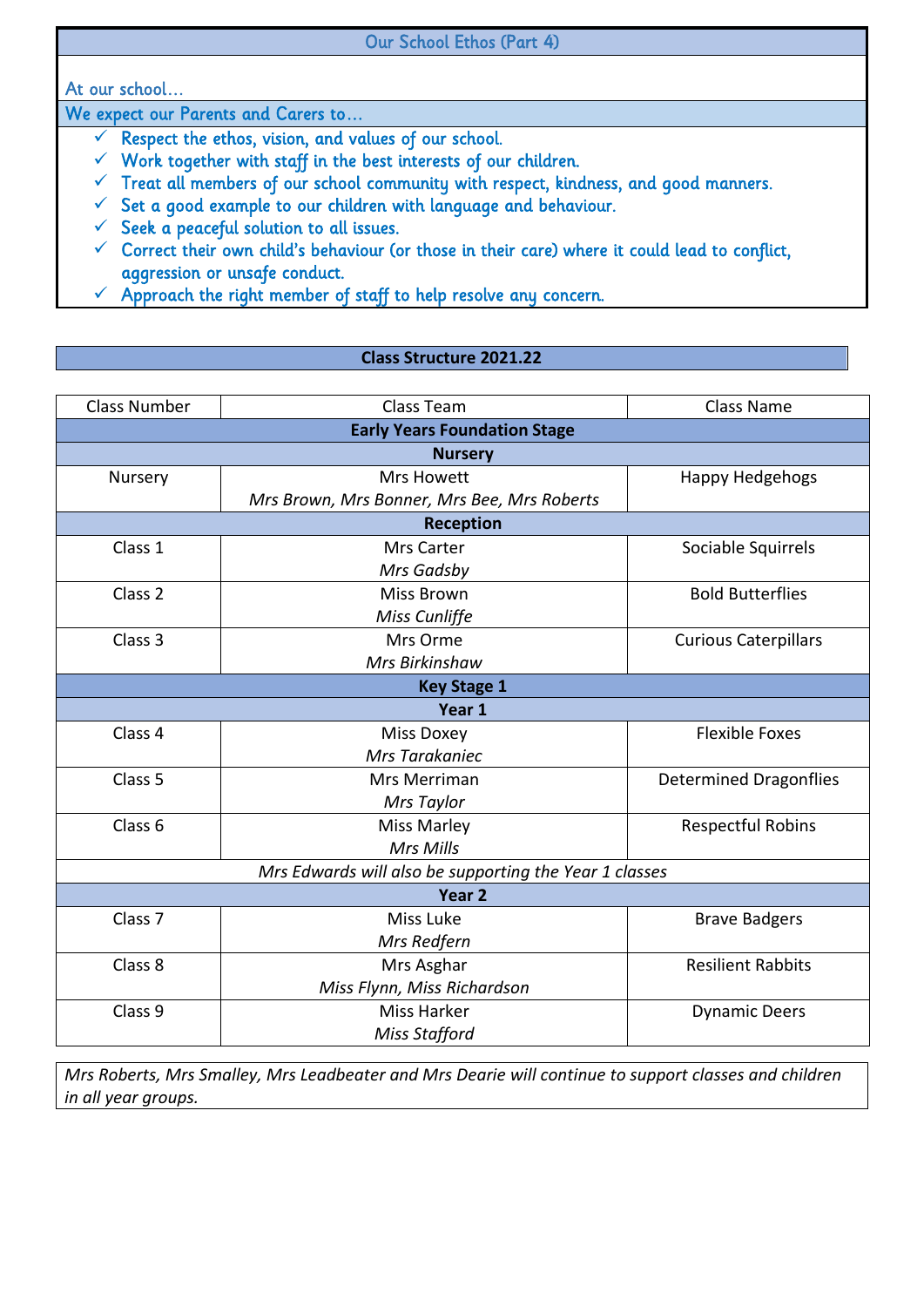| Year 1 2021.22                                                                                           |                                                                                          |  |
|----------------------------------------------------------------------------------------------------------|------------------------------------------------------------------------------------------|--|
| Class 1                                                                                                  | Miss Marley will take her current Reception class with her into Year 1. Miss Marley will |  |
|                                                                                                          | continue to be the class teacher. The new classroom will be Class 6.                     |  |
| Class 2                                                                                                  | Miss Brown's class will go to Class 5 and Mrs Merriman will be their new Year 1          |  |
|                                                                                                          | teacher. Mrs Merriman will visit the children in Class 2 lots of times this week.        |  |
| Class 3                                                                                                  | Mrs Orme's class will go to Class 4 and Miss Doxey will be their new Year 1 teacher.     |  |
|                                                                                                          | Miss Doxey will visit the children in Class 3 lots of times this week.                   |  |
| Each Reception class bubble will go upstairs to look at their classroom at least twice before the end of |                                                                                          |  |

term. They will find where the toilets are. The three Year 1 classes share a set of 4 toilets.

| Year 2 2021.22 |                                                                                          |
|----------------|------------------------------------------------------------------------------------------|
| Classes 4, 5,  | Each Year 1 class bubble will go outside to meet the three Year 2 teachers. The children |
| and 6          | will spend time with their new teachers outside.                                         |
|                | Each Year 1 class bubble will go outside separately so that class bubbles do not mix.    |

| Summer Term 2 2021 - Monday 7.6 to Thursday 22.7 |                                                                             |  |
|--------------------------------------------------|-----------------------------------------------------------------------------|--|
| Monday 12 <sup>th</sup> July                     | Year 1 and Year 2 2021.22 Transition Visit 1 during the school day.         |  |
|                                                  | Nursery 2021.22 Transition Visit 3 - Invitation only 15:30 - 16:15          |  |
| Tuesday 13 <sup>th</sup> July                    | Year 1 and Year 2 2021.22 Transition Visit 2 during the school day.         |  |
| Wednesday 14 <sup>th</sup> July                  | Year 1 and Year 2 2021.22 Transition Visit 3 during the school day.         |  |
|                                                  | Whole School Picnic Day - Children will pre-order their roll filling in the |  |
|                                                  | morning. A menu has been sent home.                                         |  |
| Thursday 15 <sup>th</sup> July                   | Nursery 2021.22 Transition Visit 4 - Invitation only 15:30 - 16:15          |  |
| Tuesday 20 <sup>th</sup> July                    | Year 1 Summer Carnival Day                                                  |  |
| Wednesday 21 <sup>st</sup> July                  | Nursery and Reception Summer Carnival Day                                   |  |
|                                                  | Year 2 Graduation Events during the school day.                             |  |
| Thursday 22 <sup>nd</sup> July                   | Year 2 Summer Carnival Day                                                  |  |
|                                                  | School breaks up for the summer holiday                                     |  |

# **All these transition visits and end of year events are subject to change in line with our COVID safe Risk Assessment.**

### **New Nursery children** to visit school

- On these days, you may see some of our new families arriving at school as you leave.
- Invitation only. Small group sizes.
- Only one parent/carer allowed to attend. Face masks must be worn. Social distancing will be expected. No siblings are able to enter school.

### **Children moving into Year 1 and Year 2** to meet their new teachers.

- Parents and carers will find out which class their child is in on Monday  $12<sup>th</sup>$  July.
- Our three Reception classes will not be mixed. The children will stay in the same class bubble groups. The three Year 1 classrooms are on the first floor.
- Our three Year 1 classes will be mixed to create three new mixed ability classes for Year 2. The three Year 2 classrooms are on the first floor. The classes have been mixed by our Year 1 teachers who have carefully considered friendships and learning needs. Please have trust in their judgements. Your children's best interests have been central to the decision making.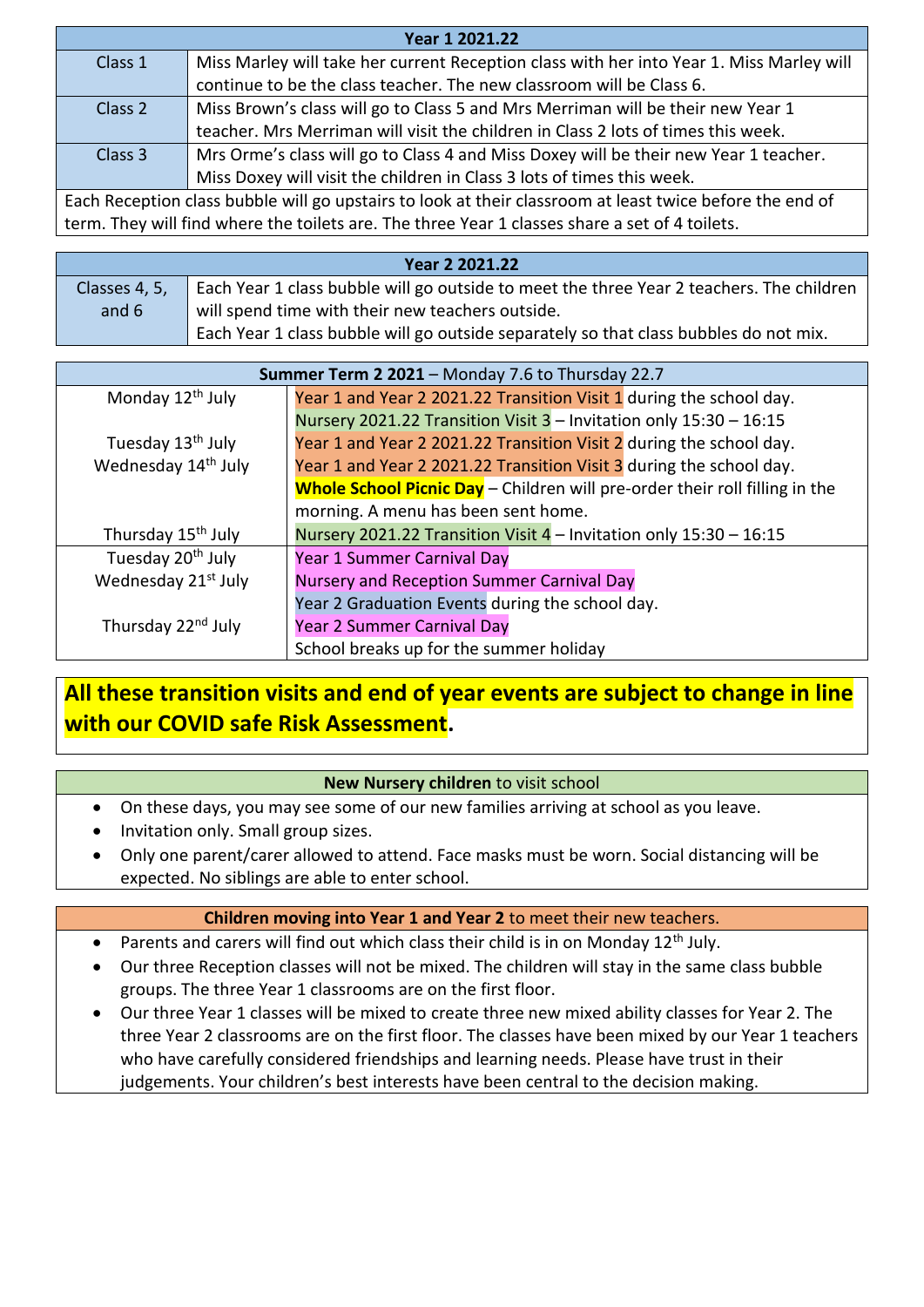|           | <b>Year 2 Graduation Events</b>                                                                                    |
|-----------|--------------------------------------------------------------------------------------------------------------------|
| $\bullet$ | We are planning a separate outdoor event for each Year 2 class during the school day.                              |
| $\bullet$ | Due to the significant increase in infection and transmission rates nationally and locally,                        |
|           | parents and carers will not be invited to attend school. The Graduation Events will now take                       |
|           | place during the school day. We are sorry if parents and carers are disappointed with this                         |
|           | decision, but we must continue to prioritise safety. We all want a safe and healthy summer                         |
|           | holiday. This decision has not been taken lightly but it is the outcome that staff feel most                       |
|           | comfortable with.                                                                                                  |
| $\bullet$ | Year 2 parents and carers will receive an electronic form, asking for consent for children to be a                 |
|           | part of a class video recording.                                                                                   |
| $\bullet$ | Each class will be filmed performing a song, a dance and a poem. Recordings will be shared                         |
|           | with parents and carers where consent is given.                                                                    |
| $\bullet$ | Recordings are for families only to enjoy. They should not be shared more widely or on social                      |
|           | media. We must keep all our children safe.                                                                         |
|           | At the Graduation Event, each child will be awarded with a special certificate. Each child will                    |
|           | bring home a photograph to share the memory with their families.                                                   |
|           | <b>Summer Carnival Days</b>                                                                                        |
| $\bullet$ | We are planning a summer carnival day for each year group during the school day. This is instead                   |
|           | of educational visits.                                                                                             |
| ٠         | Each class will have their own separate bubble 'Summer Carnival'.                                                  |
| $\bullet$ | Parents and carers are asked to please send into school £1.50 this week so that all children can                   |
|           | enjoy an icy treat at their carnival.                                                                              |
| $\bullet$ | Mrs Carter and the kitchen team will provide a picnic lunch for the children. Again, the children                  |
|           | will pre-order their roll filling in the morning.                                                                  |
| $\bullet$ | Children can come to school dressed in 'Sun Safe Super Star' summer clothes. Sun hats and                          |
|           | trainers would be a good idea. Sandals and slip-on shoes will not be appropriate for outdoor                       |
|           | games. A raincoat with a hood would also be a good idea!                                                           |
|           |                                                                                                                    |
|           | <b>Cavendish Close Junior Academy</b>                                                                              |
|           | Year 2 to 3 planned transition sessions are as follows:                                                            |
|           | Wednesday 14 <sup>th</sup> July (afternoon): Miss Winfield will spend some time with 'Bond' class (at the          |
|           | Infants). This opportunity will take place outside.                                                                |
|           | Thursday 15 <sup>th</sup> July (afternoon): Mr Belton will spend some time with 'Duffy' class and Miss             |
|           | Lambert to share a story with 'Simon' class (both at the Infants). These opportunities will take                   |
|           |                                                                                                                    |
|           | place outside.<br>Our three Year 2 classes will be mixed to create three new mixed ability classes for Year 3. The |

classes have been mixed by our Year 2 teachers who have carefully considered friendships and learning needs. Please have trust in their judgements. Your children's best interests have been central to the decision making. The Junior classes are named after authors.

**All these transition visits are subject to change in line with our COVID safe Risk Assessment.**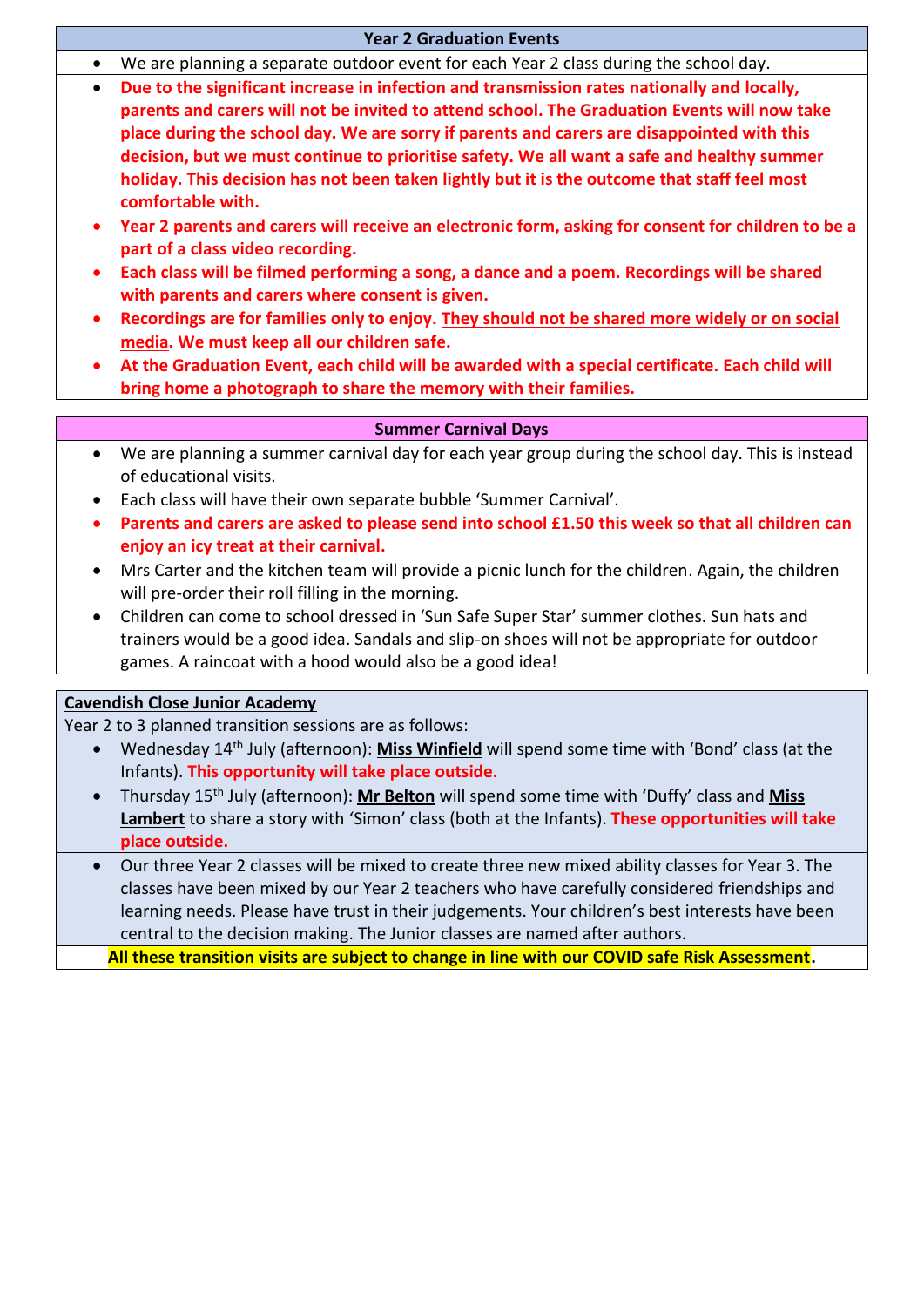| <b>Autumn Term 1 2021</b>                                                  |
|----------------------------------------------------------------------------|
| The new school year begins on Thursday 2 <sup>nd</sup> September 2021      |
| <b>INSET days 2021/22</b> , as agreed with Cavendish Close Junior Academy: |
| 1 - Thursday 2 <sup>nd</sup> September 2021                                |
| 2 - Thursday 23rd December 2021                                            |
| 3 - Friday 18 <sup>th</sup> February 2022                                  |
| 4 - Monday $23^{rd}$ May 2022                                              |
| 5 - Monday 4 <sup>th</sup> July 2022                                       |

| Thursday 2 <sup>nd</sup> September                                       | The first day of the Autumn Term 2021.                                                      |
|--------------------------------------------------------------------------|---------------------------------------------------------------------------------------------|
|                                                                          | This is an INSET day for staff and school will be closed to children.                       |
| Friday 3 <sup>rd</sup> September                                         | New Nursery children have been invited to visit the Nursery.<br>Invitations have been sent. |
|                                                                          | Reception children will visit their classroom for 1 hour. Invitations<br>have been sent.    |
|                                                                          | Year 1 and Year 2 children will return to school.                                           |
| Monday 6 <sup>th</sup> September to                                      | Nursery children will start school. Start dates have been allocated.                        |
| Friday 17 <sup>th</sup> September                                        |                                                                                             |
| Monday 6 <sup>th</sup> September to<br>Friday 10 <sup>th</sup> September | Reception children will start school. Start dates have been<br>allocated.                   |
|                                                                          |                                                                                             |

## **Contacting School** Telephone and email contact continues to be the safest way for parents and carers to communicate with school staff. Messages can be passed on at drop off and pick up time. 01332 662239 **Senior Leadership Team** [leadership@cavclosei.derby.sch.uk](mailto:leadership@cavclosei.derby.sch.uk) (Mrs Diffin - Headteacher, Mrs Howett - Deputy Headteacher and Early Years Foundation Stage Leader, Mrs Asghar - Assistant Headteacher and Key Stage 1 Leader) **School Office Team** [admin@cavclosei.derby.sch.uk](mailto:admin@cavclosei.derby.sch.uk) (Mrs Kelly, Mrs Manners and Mrs Horsman) **Safeguarding Team** [safeguarding@cavclosei.derby.sch.uk](mailto:safeguarding@cavclosei.derby.sch.uk) (Mrs Diffin, Mrs Howett, Mrs Asghar, Mrs Vincett, Mrs Leadbeater, Mrs Dearie) **Inclusion Leader** and the [senco@cavclosei.derby.sch.uk](mailto:senco@cavclosei.derby.sch.uk) (Mrs Vincett) **Year Group Class Teachers [nursery@cavclosei.derby.sch.uk](mailto:nursery@cavclosei.derby.sch.uk)** (Mrs Howett) **[reception@cavclosei.derby.sch.uk](mailto:reception@cavclosei.derby.sch.uk)** (Miss Marley, Miss Brown, Mrs Orme) **[year1@cavclosei.derby.sch.uk](mailto:year1@cavclosei.derby.sch.uk)** (Miss Doxey, Miss Luke) **[year2@cavclosei.derby.sch.uk](mailto:year2@cavclosei.derby.sch.uk)** (Mrs Merriman, Mrs Asghar, Miss Harker) **Breakfast Club and After School Club** [clubs@cavclosei.derby.sch.uk](mailto:clubs@cavclosei.derby.sch.uk) (Mrs Roberts)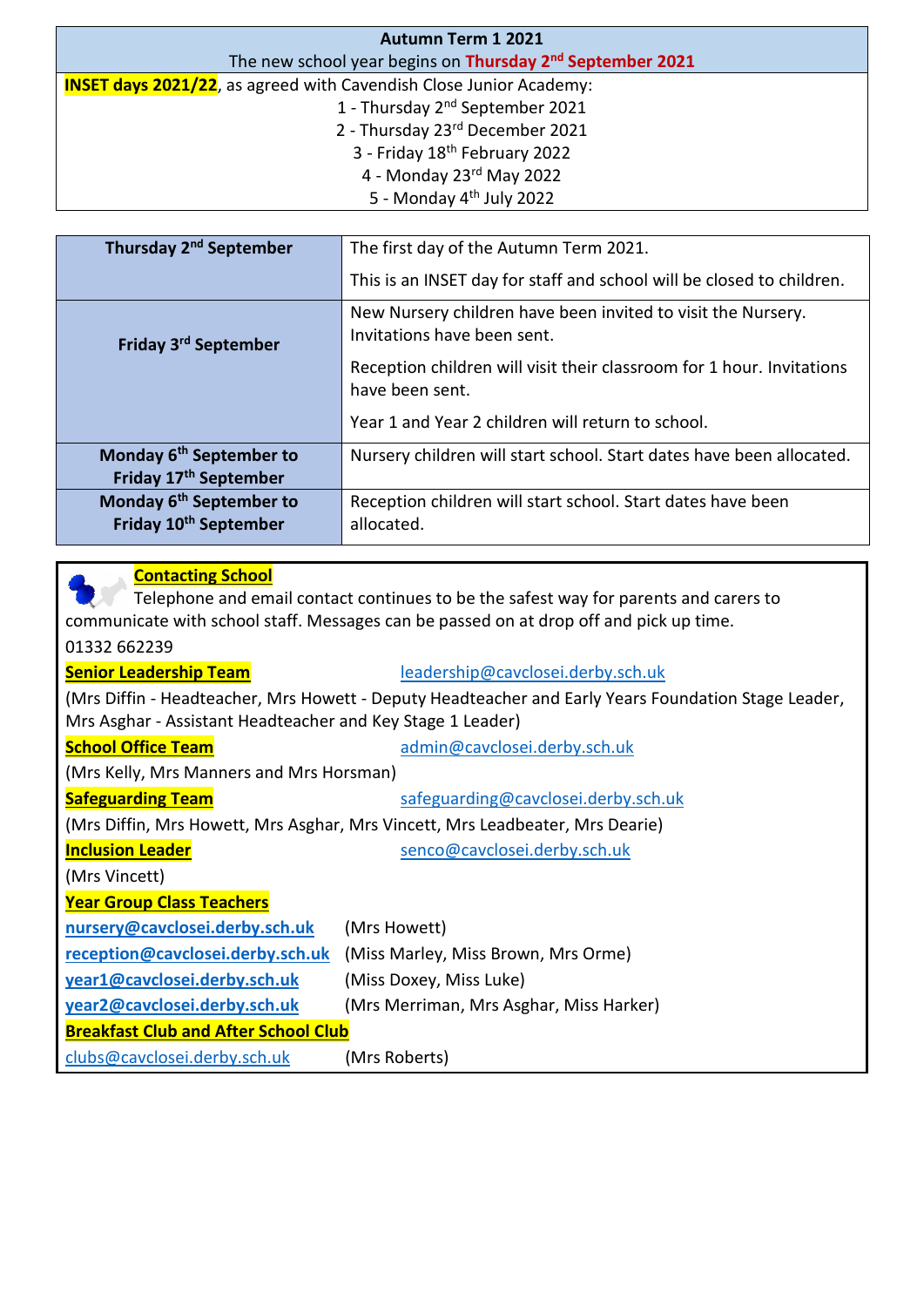# **If parents or carers need to enter school to speak to our office team, they must be wearing a face mask.**

Contact the school office if you wish to safely purchase new school uniform as you prepare for the new school year.

**Children who are self-isolating should not leave the home. No-one who is required to self-isolate should come on our site. This is not safe. Please ring us if you are struggling to bring a sibling to school because you need to stay at home due to self-isolation rules. Safety must be prioritised.**

**Lateral flow testing is not intended for children under the age of 11 (Secondary aged children).**

**Lateral flow testing is not for young people or adults who have Coronavirus symptoms.**

If someone in your household develops Coronavirus symptoms, then they must book a **Polymerase Chain Reaction (PCR) Test** at a testing site immediately. The whole household must self-isolate immediately.

**If your child develops a temperature or a cough, please do not bring them to school. Your child should access a PCR test at a testing station and NOT a home lateral flow test. Please follow the rules and keep us all safe.**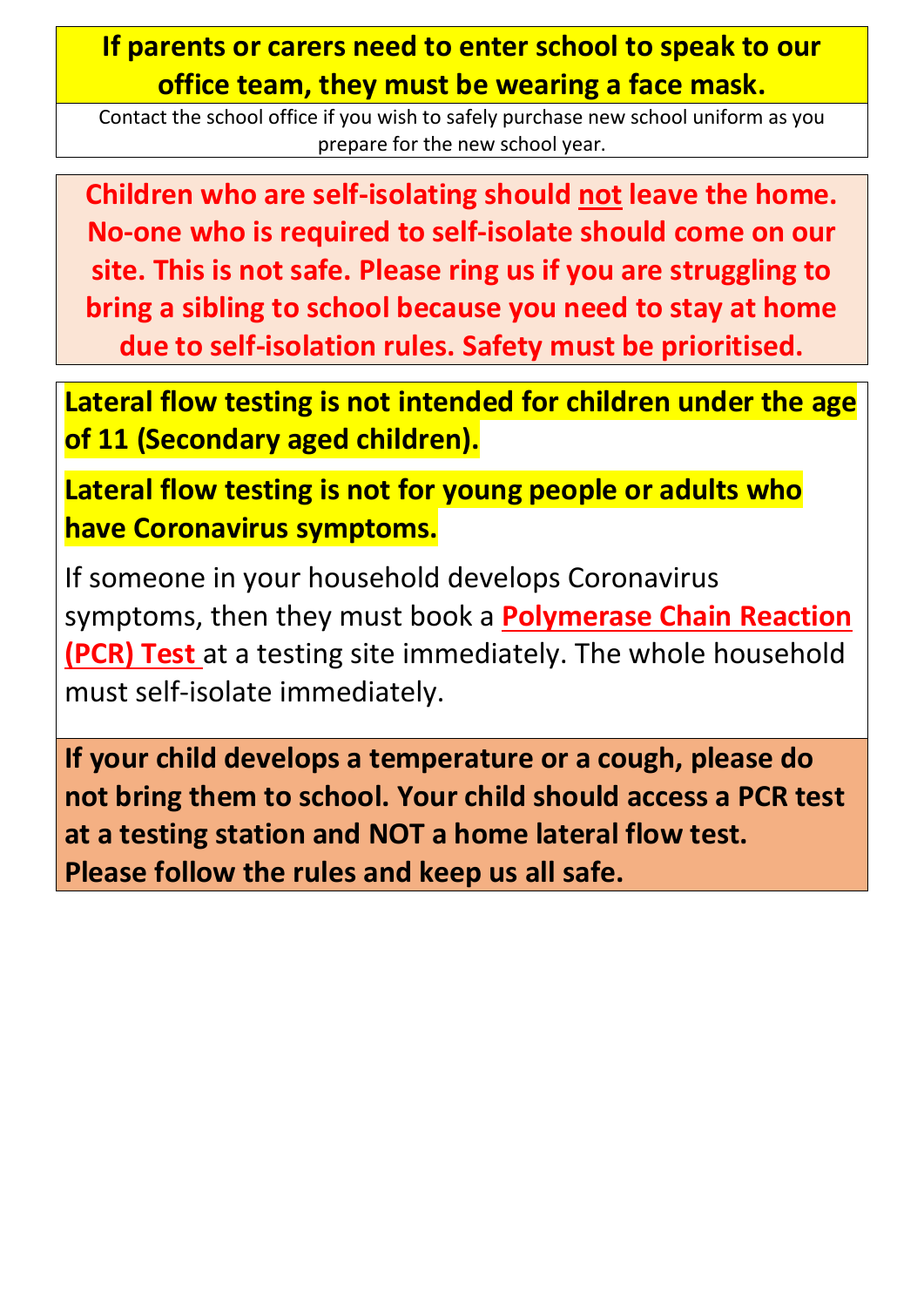# Dear Cavendish Close Children,



Well done for being so brave and confident meeting your new teachers. Your new teachers are lucky to have you. They have been finding out all about you.

Next week, you can come to school in your summer clothes for your Summer Carnival Day. Bring in £1.50 if you would like an icy treat on the day.





I can't wait to see the Year 2 class bubble dances and hear the songs and poems. Recordings will be shared with families. You all deserve to be awarded with a special certificate.

Best wishes from Mrs Diffin x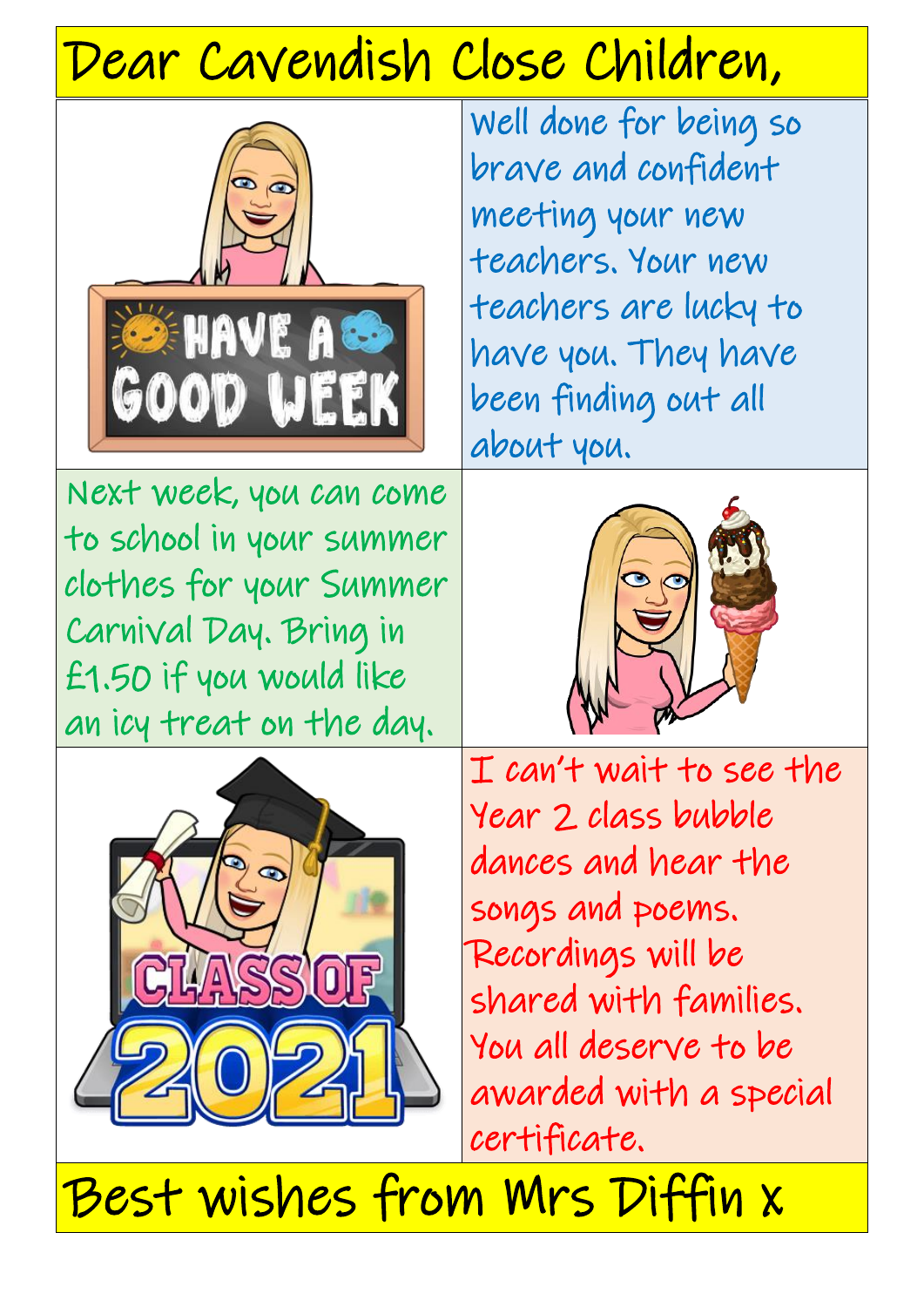# **Maintaining Coronavirus Safety Measures**

# **Please continue to support our COVID Safe Site Expectations until the end of the school year:**

- $\rightarrow$  **Only one adult should drop off/pick up** We must minimise the number of people on site.
- $\rightarrow$  Follow the one-way system on site Keep left and keep moving.
- $\rightarrow$  Wear a face mask on site This is in addition to social distancing.
- $\rightarrow$  **Stay 2 metres away from other parents and carers** Respect social distancing rules.
- → **Minimise your time on site** Don't come on site unnecessarily early or stay on site after collecting your children – Leave the site as soon as possible – Move on please.

#### **Testing**

Twice weekly home **Lateral Flow (LF) Tests** are freely available and **strongly encouraged**. This is such a helpful safety measure. If you are not currently engaging with this opportunity, please consider getting your household involved for the safety of your family and our school community. **Around one in three people with Coronavirus have no symptoms, and so finding and isolating these hidden cases quickly will help to stop outbreaks before they get a chance to develop.** All members of staff test themselves twice a week before work. We have also got the adults in our households testing twice a week as well. Please do all you can to keep everyone safe.

**Lateral flow testing is not recommended for children under the age of 11 (Secondary aged children).**

**Lateral flow testing is not for young people or adults who have Coronavirus symptoms.** If someone in your household develops Coronavirus symptoms, then they must book a **Polymerase Chain Reaction (PCR) Test** at a testing site immediately. The whole household must self-isolate immediately.

If a member of staff tests positive using a LF test, then they need to isolate their household and book a confirmation PCR test at a testing site immediately. Close contacts in school will be identified and this could involve closing a class bubble early in the morning and asking staff and children to self-isolate as they will have been in close contact with someone who could have Coronavirus. If the PCR test result is positive, then a 10-day period of self-isolation will be confirmed. If the PCR test result is negative, then close contacts will be told that they no longer need to self-isolate.

Your child could be asked to self-isolate at short notice, in line with government guidance. Please prepare for this eventuality. We are grateful when parents and carers are calm, polite, and understanding. These rules are to keep us all safe. We will continue to communicate by phone and text message.

We must all continue to be alert to the main Coronavirus symptoms:

- 1. A high temperature
- 2. A new and continuous cough
- 3. A loss of smell or taste

If anyone in your household develops a Coronavirus symptom, the household **must** isolate, and a PCR test **must** be booked immediately. **Please communicate household symptoms and test results with us as soon as possible**. Stay safe and follow the rules. Please do all that you can to keep our school community safe. We will respond quickly to positive test results, and you may need to collect your children from school to begin a period of isolation. Self-isolation is one of the most important things we can do to help stop the spread of the virus and help protect our friends, family, and our community.

If your child is well but absent from school for a Coronavirus related reason, then they should switch to home learning.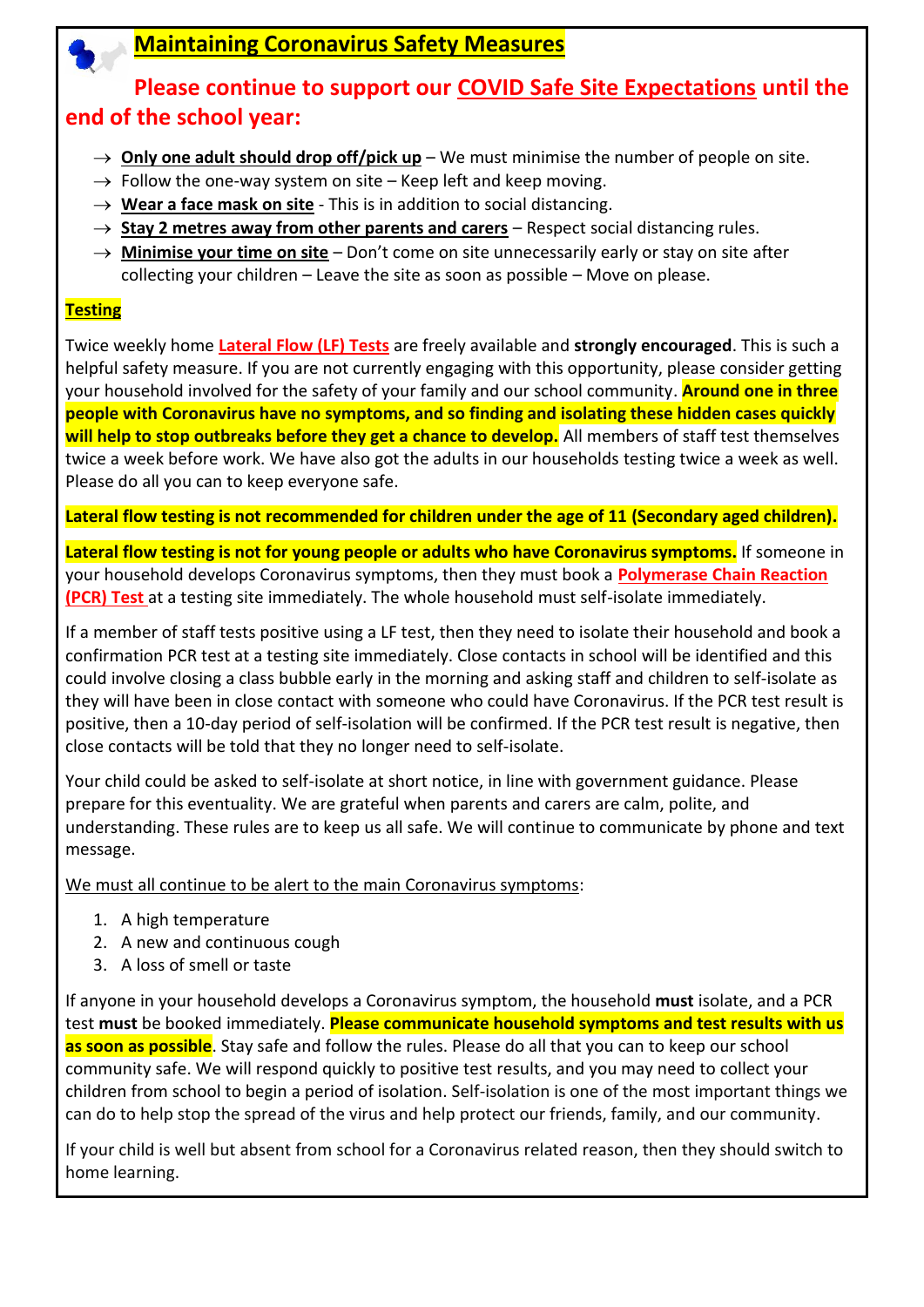#### **School Day Timings 2021.22**

|                          | <b>Nursery full days</b> | Reception       | Year 1          | Year 2          |
|--------------------------|--------------------------|-----------------|-----------------|-----------------|
| <b>Breakfast Club</b>    | <b>From 07:45</b>        |                 |                 |                 |
| Doors open /             | 08:45                    | 08:50           | 08:50           | 08:55           |
| <b>Welcome time</b>      |                          |                 |                 |                 |
| <b>Morning</b>           | 08:50                    | 08:55           | 09:00           | 09:05           |
| <b>Registration</b>      |                          |                 |                 |                 |
| <b>Dinner time</b>       | 11:30                    | $11:30 - 12:30$ | $12:00 - 13:00$ | $12:30 - 13:30$ |
| <b>Afternoon</b>         |                          | 12:30           | 13:00           | 13:30           |
| Registration             |                          |                 |                 |                 |
| <b>Home time</b>         | 14:50                    | 14:55           | 15:00           | 15:05           |
| <b>After School Club</b> | <b>Until 17:45</b>       |                 |                 |                 |

 $\checkmark$  In Nursery, children access 15 hour or 30 hour funded places depending on eligibility.

| 15 hour Part-time Nursery children            | 30 hour Full-time Nursery children |
|-----------------------------------------------|------------------------------------|
| 2 X 6 hour full days and 1 X 3 hour half day  |                                    |
| Monday 08:50 to 14:50, Tuesday 08:50 to 14:50 | 5 X 6 hour full days               |
| and Wednesday 08:45 to 11:45                  | 08:50 to 14:50                     |
| <b>or</b>                                     |                                    |
| Wednesday 12:10 to 15:10, Thursday 08:50 to   |                                    |
| 14:50 and Friday 08:50 to 14:50               |                                    |

 $\checkmark$  In School (Reception, Year 1 and Year 2), doors will open before morning registration to allow for children to enter school calmly in a staggered way. All children should be in their classrooms in time for morning registration.

| <b>Reception classes</b> | Reception can enter their classrooms directly between 08:50 and 08:55.            |  |
|--------------------------|-----------------------------------------------------------------------------------|--|
| Year 1 classes           | Year 1 classes can enter school through the Year 1 entrance and up the stairs     |  |
|                          | to their first-floor classrooms between 08:50 and 09:00.                          |  |
|                          | The Year 1 entrance is at the end of school.                                      |  |
|                          | The Year 1 children will exit school through this door as well. Parents and       |  |
|                          | carers should wait on the Year 1 playground.                                      |  |
| Year 2 classes           | Year 2 classes can enter school through the Year 2 entrance and up the stairs     |  |
|                          | to their first-floor classrooms between 08:55 and 09:05. The Year 2 entrance is   |  |
|                          | round the back of school.                                                         |  |
|                          | The Year 2 children will exit school via the hall door. Parents and carers should |  |
|                          | wait on the Year 2 playground.                                                    |  |

We are maintaining our one-way system on site. Please keep left as you approach school, turn left and walk clockwise round school. When parents and carers have seen their children enter school safely, they should continue round the one-way system and back down the drive.

Parents and carers should not block the path around school. Please keep moving or wait to the side of the path allowing others to pass safely.

It is helpful if only one adult brings your child to school and collects them. Reducing numbers on site, will help to ease potential congestion. You must let us know if someone 'different' or 'new' is collecting your child.

Please try not to arrive on site too early, arriving on time is really helpful. We aim for all children to be Attendance HEROs (**H**ere **E**very day **R**eady **O**n time)